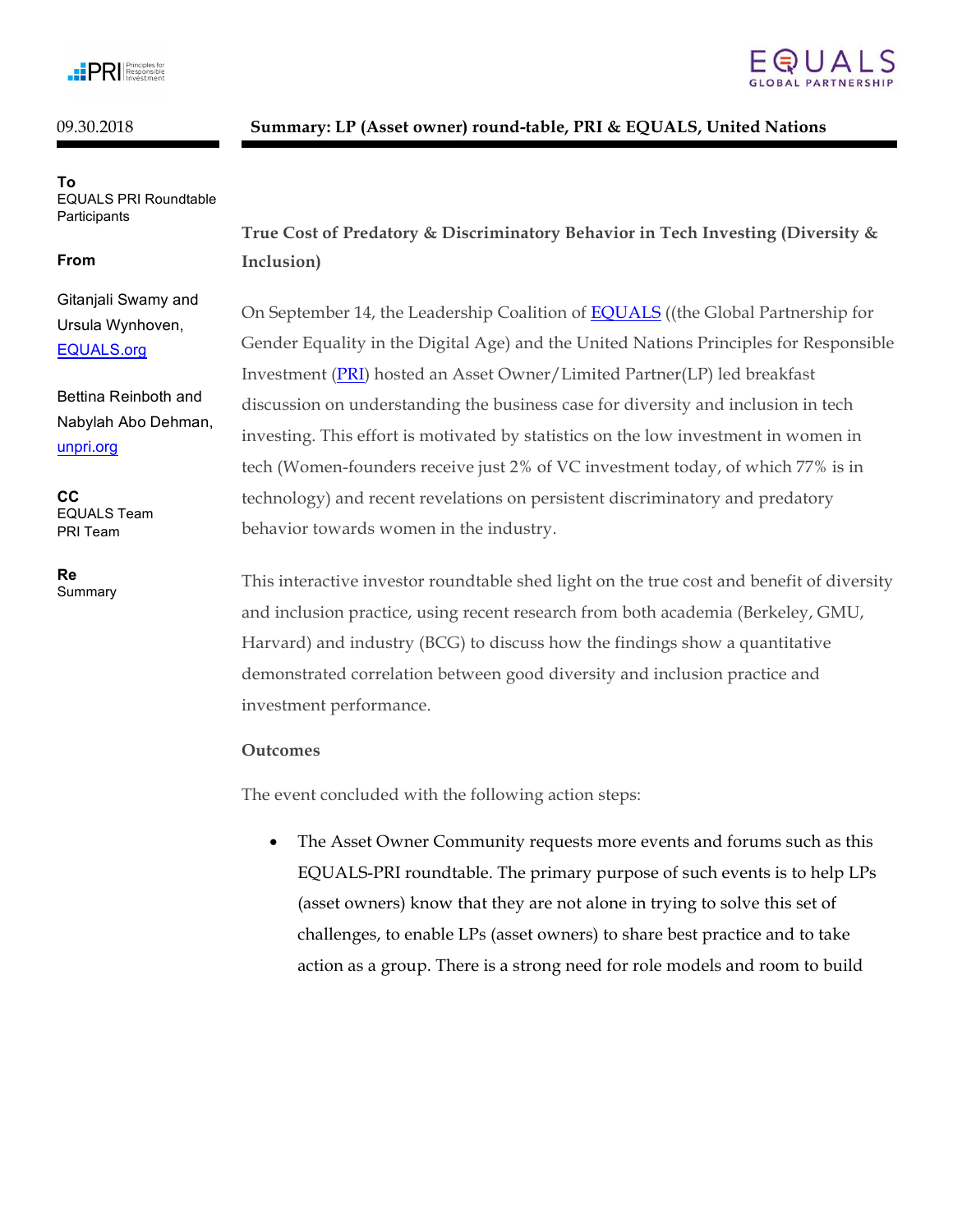better capacity in handling diversity and inclusion issues (including establishing demands from Asset Owners/LPs to managers/GPs)

- The Asset Owner Community shared experiences show that there is no single silver bullet and LPs (asset owners) have to try a variety of simultaneous efforts ranging from legal protections to special vehicles and most importantly action to change harmful social norms.
- The multiple research, survey and analysis presented around diversity and inclusion (including predatory and non-inclusive behavior) support the benefits of embracing diversity and inclusion. The LP community also requested that we continue to articulate and market these insights. The LP community re-iterated the need for continued discussion and documentation of success stories so as to create a common resource for the industry to draw on.
- The most effective ways to initiate a discussion on diversity with investees includes a discussion around the practical business case for it and a re-iteration of the institutional values around it. Uniformly, Asset Owners/LPs have found the approach of leading with values and the business case to lead to a receptive audience among the Managers/GPs. We have to have a clear rationale, i.e. institutional values require us to invest in ways that support institutional beliefs and commitment, we want the best returns, and we are missing a large proportion of competence, when we leave out some of the best



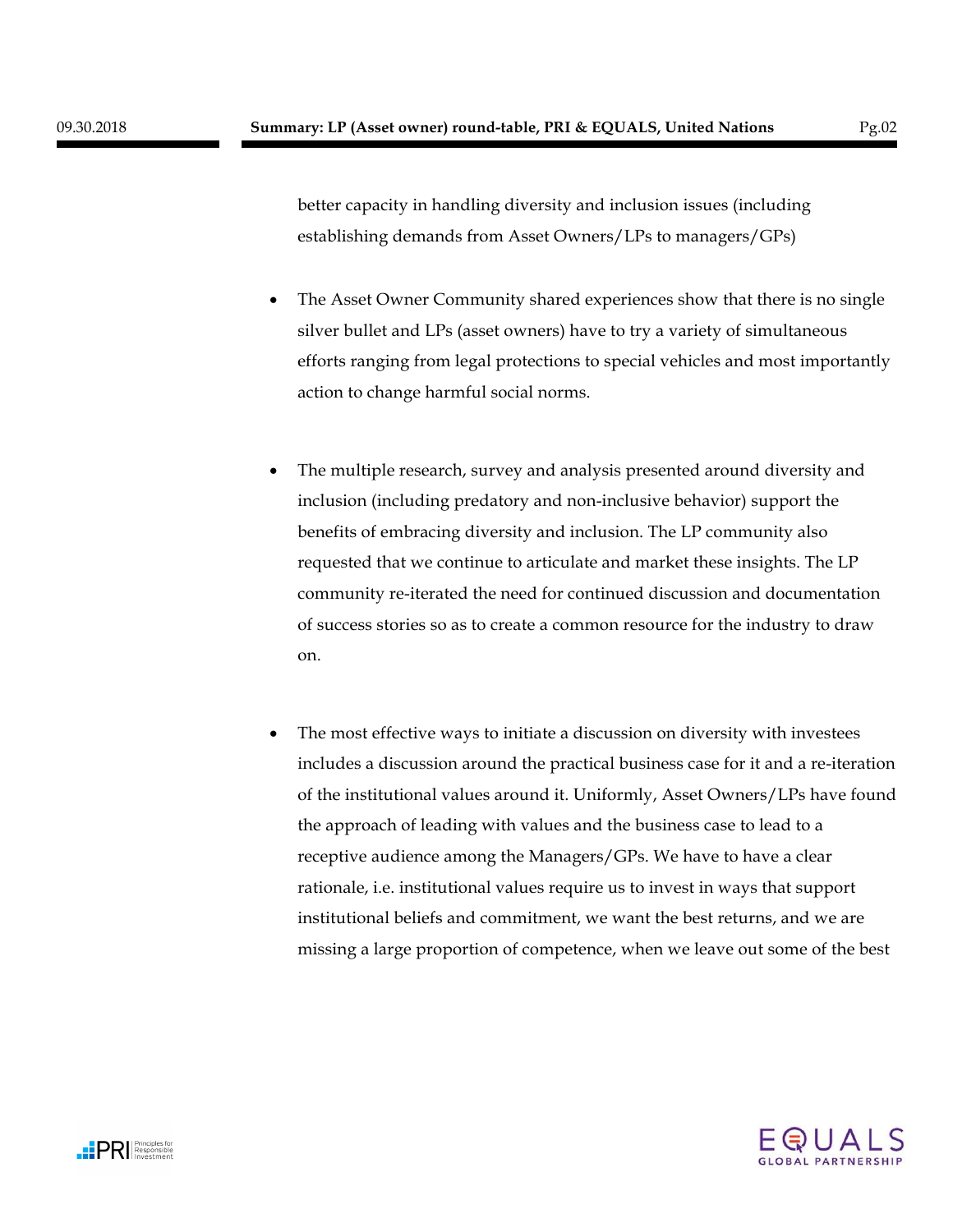people (because of gender and/or other irrelevant factors) and don't have some of the best performing companies

• Finally, given the lack of a current community of practice to rely on in these matters, the round-tables should aim to create a guidance on a set of recommendations for industry members that list 3 types of action steps: Step 1: Baseline must haves Step 2: Good practice forward Step 3: Best in class solutions

# **Challenges**

The first challenge discussed by the round-table was around measuring and operationalizing diversity. It is challenging to determine how to measure diversity. Diversity must be an organization-wide issue and not only about the number of women on the board or in senior leadership. In general, total transparency on these matters is critical for proper measurement. But while the lack of transparency is a big issue for LPs, it is also an uncomfortable one for managers/GPs. LPs are seeing increased transparency, which is also leading to many more uncomfortable conversations. In gaining more transparency and early identification of pertinent risks related to diversity, some best practices include: expanding due diligence to cover these issues, allocating budget and staff time, and use of relevant tools and external support as needed. But it is consistently hard to push back against outliers – e.g. Sequoia has been very successful to date without having any diversity, the business model for Tiger management was built on very homogenous and non-diverse cliques.



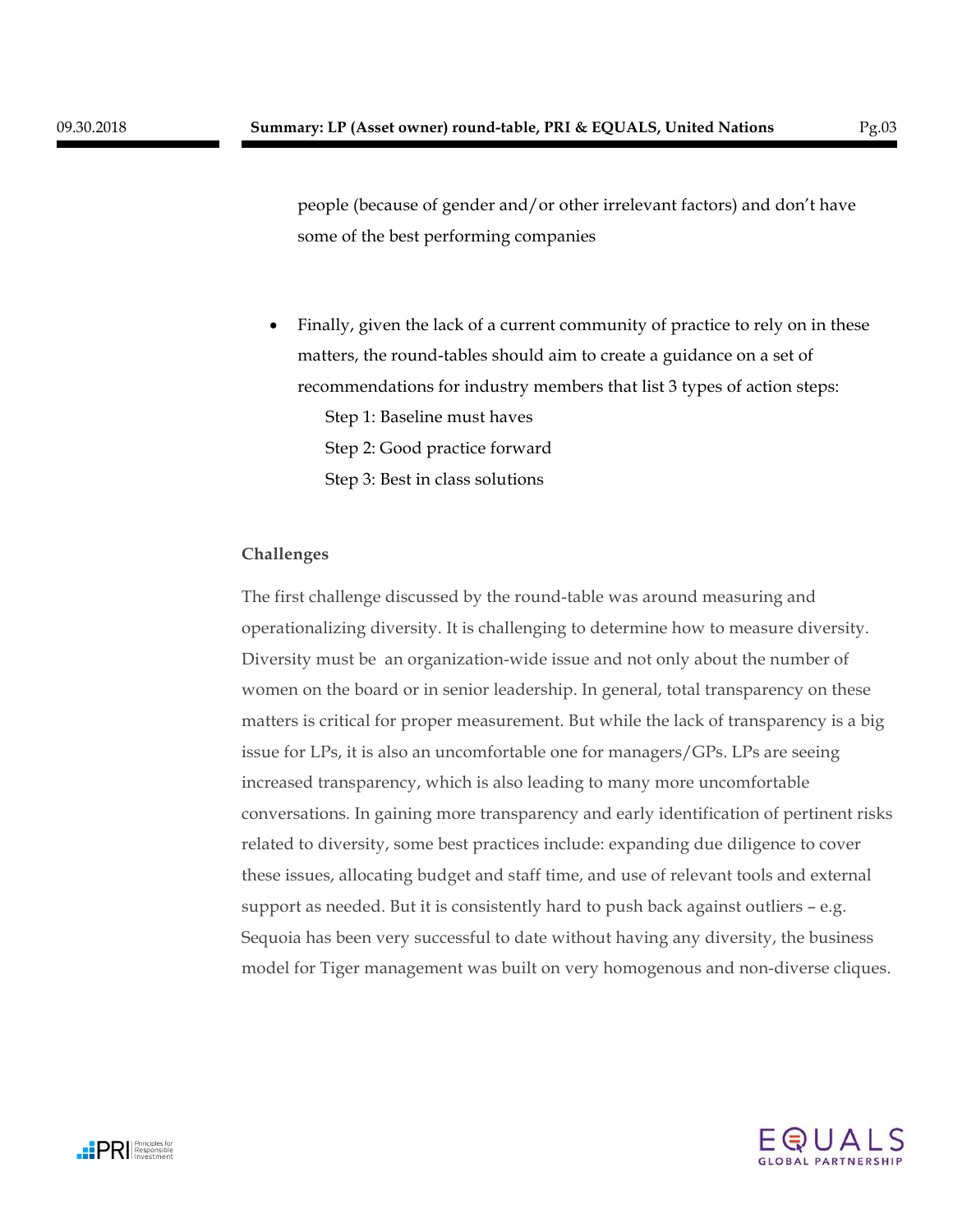It can be very difficult to retroactively bolt on diversity, especially when the particular business model hinges on homogeneity. It has been particularly hard to make the diversity argument to exceptionally performing outliers that have limited motivation to change and are the firms that LPs most wish to invest in. This perpetuates the myth that diversity does not pay.

Other areas of challenges identified lay in how to encourage deployment of capital to women. It is often said that there is a big pipeline problem in deploying capital to women, because LPs don't see as much diversity in the pipeline. They would like to see more women-led business in their portfolio, but it unclear if this is due to restrictive criteria that is tailored to a particular demographic or whether there is indeed a shortage of women entrepreneurs. Put differently, is it due to an overengineered financial product or a is it due to a poor entrepreneur pipeline? LPs are starting to see steps forward in access to capital in emerging markets; e.g. China has the largest number of women entrepreneur unicorns.

Laps also noted challenges with having a universal framework for diversity "hygiene" factors. While we must bring in diversity in every due diligence meeting, it continues to be an effort to sustain that practice. It was noted that sometimes it isn't just that managers/GPs lack women, it was that managers/GPs were also very homogenous in background; e.g. they only come from firms such as BCG, McKinsey, Goldman and had gone to the same schools such as Stanford, Wharton, Harvard.

## **Data & Analysis**

The meeting was unanimous in arguing that a strong data driven basis was emerging in understanding Cost & Value for diversity and inclusion. But the statistics were



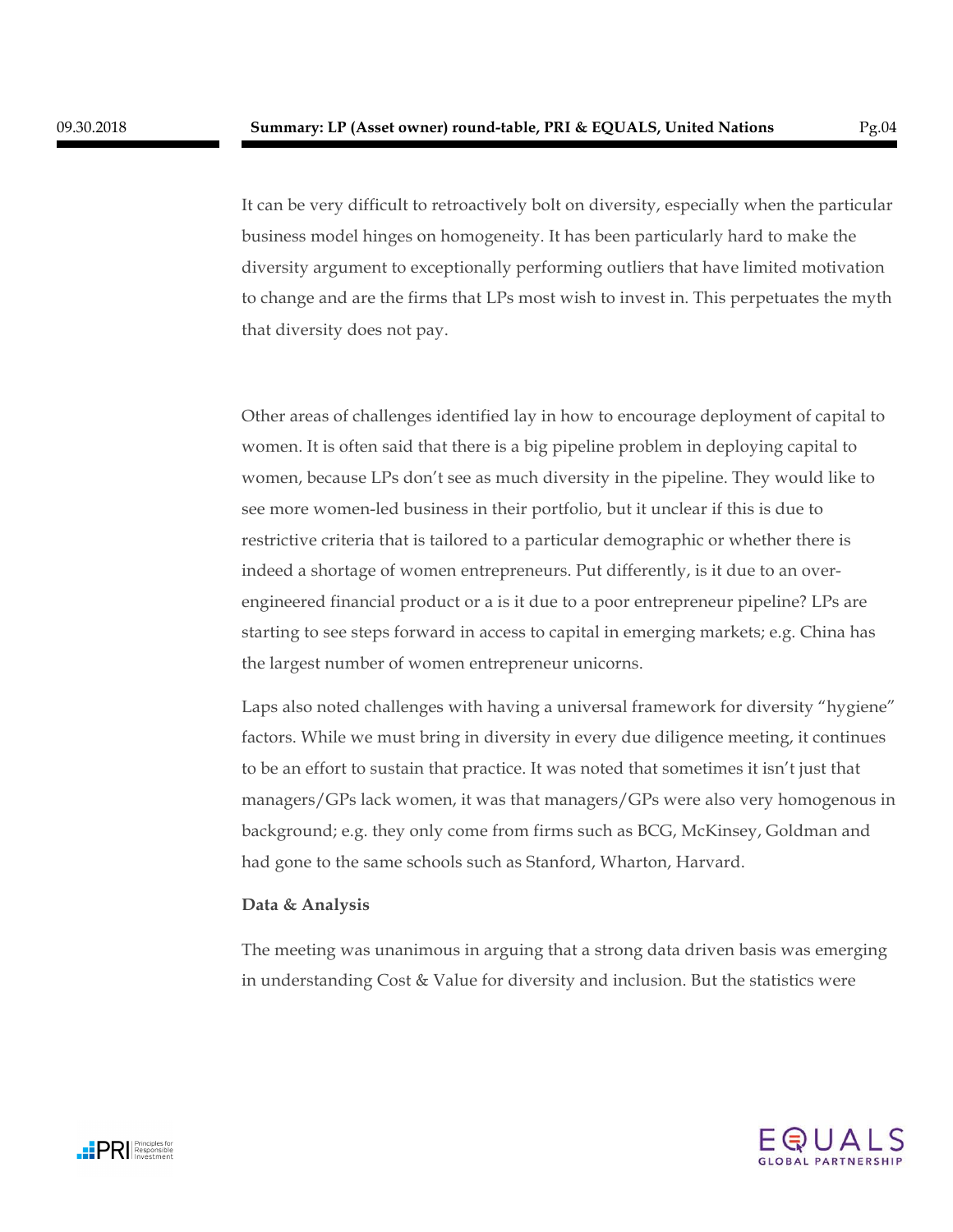concerning, with women constituting only 6% of VC investment professionals. Research from Berkeley, GMU and Harvard also validated LP intuition on the negative impact of predatory behavior in private capital: there was a strong negative correlation between investment performance and predatory behavior in private capital. But Asset Owners/LPs were unsure on the shift from data to action, being unable to quantify the exact moment to catalyze change and motivate tangible action. LPs argued that women getting access to equivalent funding as male counterparts (looking for investment capital to fund business) doesn't solve the systematic issue. LPs are wondering whether having female founders approach female-only funds silos the situation further.

In the context of public markets, the data showed a conclusive pattern between gender inclusive government policies and superior equity performance. Using data from University of Gothenberg, Leitner et al ran a regression analysis between democracy indicators and equity performance. There was a strong positive correlation between the number of female legislators in parliament and equity returns. Women's rights and participation have improved over the previous 5-10 years in 17 emerging countries, while women's rights stayed relatively constant in developed nations. Thus, a better analysis related improvement in gender rights to equity performance. The results showed that countries with improved women's political empowerment had equity markets which outperformed the MSCI EM index over the 18½ years from 2000 through 2018 by about 3.5 percent per annum using a 5 year look back rule. In 2018 alone the women's rights indicator improved the downside by almost 10 percent.

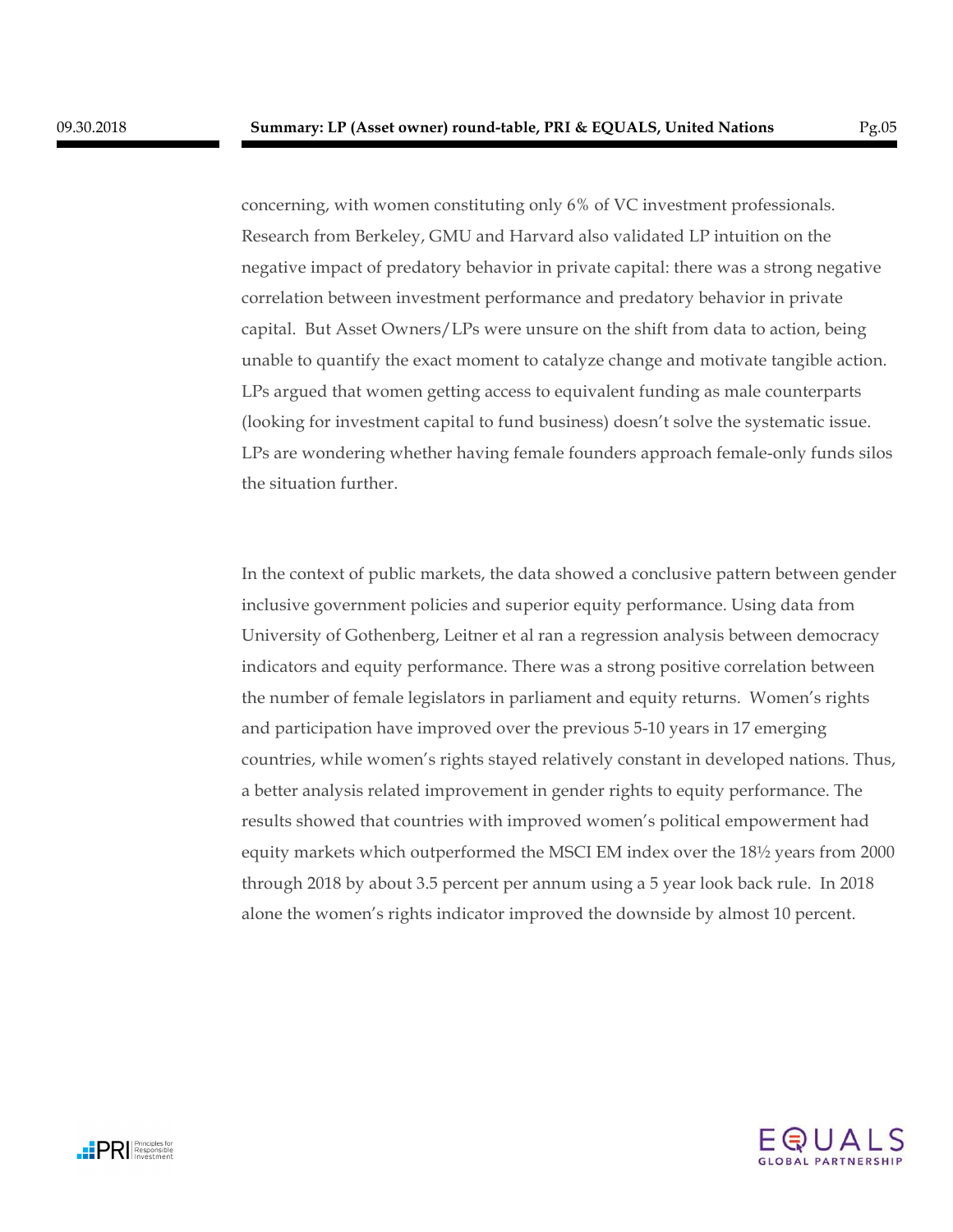capabilities of 50% of the human race and abusing the workforce will lead to

In the context of private markets, the data showed a high negative correlation between predatory practices and poor investment results. Research by Smith, Auerswald, Swamy used a predatory behavior index (PBI) incorporating multiple types of bad predatory behavior. The coefficient was -0.31 for TVPI v.PBI, resulting in a 45% lower performance on TVPI for firms with predatory behavior. DVPI and IRR have similar correlations. The above result makes intuitive sense – Losing the benefit of the

Finally, BCG data on organizations showed that Diversity results in better decision making, more innovation and higher resilience. BCG had partnered with Mass Challenge and found that start-ups founded by women receive less in investment, but generate more revenue. The experiments controlled for education of cofounders/founders and quality of investment idea. In summary, experimental data from Mass challenge shows that women entrepreneurs are just better bets – greater capital efficiency, greater percentage of high growth businesses. Of note, when women become 30% of an organization or group, the nature of the organization changes and ensuring diversity or inclusion become less of an organizational battle.

## **Marketing & Awareness**

suboptimal results.

The round-table uniformly agreed that the aforementioned gender diversity and inclusion data and analysis must be marketed in the industry. In particular, the following suggestions were made (1) Create repositories of data and best practices for industry collaboration (2) Market positive impacts of diversity (3) Create greater industry transparency on predatory behavior.



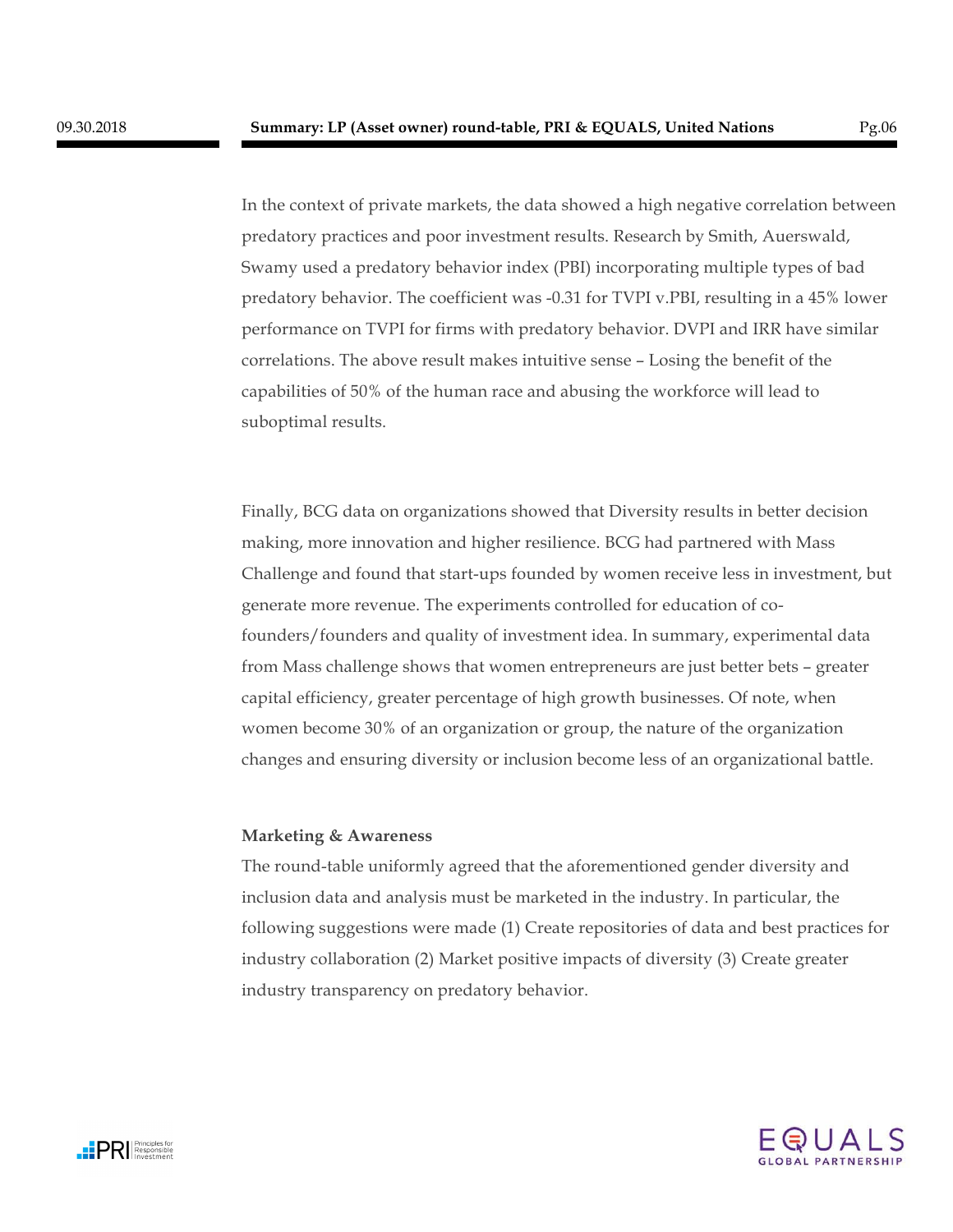Typically, when a discussion on diversity is initiated, many CEOs ask why diversity matters and tangible proof is required that diversity results in more innovative products/services, adaptability as well as agility of functions. The start-up community is particularly challenging on pay gap and equality.

#### **Solutions for Diversity**

The group agreed that there was no silver bullet for ensuring diversity and inclusion. Instead they suggested a hierarchy and portfolio of intervention actions**.** Given that there is hard data on performance which reinforces the business case, it would be desirable to have an industry set of recommendations such as Baseline hygiene must haves, Good steps forward and Best in class solutions.

The biggest challenge lies in creating a community of practice from different LPs. Given the past reticence on the part of LPs to address this, few best practices have yet emerged in how to effectively legislate for diverse and inclusive investments. The first step in this is leading with a discussion on institutional values in diversity & inclusion, this should be followed by creation of virtuous diversity cycles in the ecosystem that result from re-enforcement of successful practices. Investing practice must run true to institutional values.

Specific efforts in training and encouragement of women are also needed. In addition to training and education of women themselves, efforts must be made to ensure the same in the broader industry to increase its awareness of the issues and best practices.



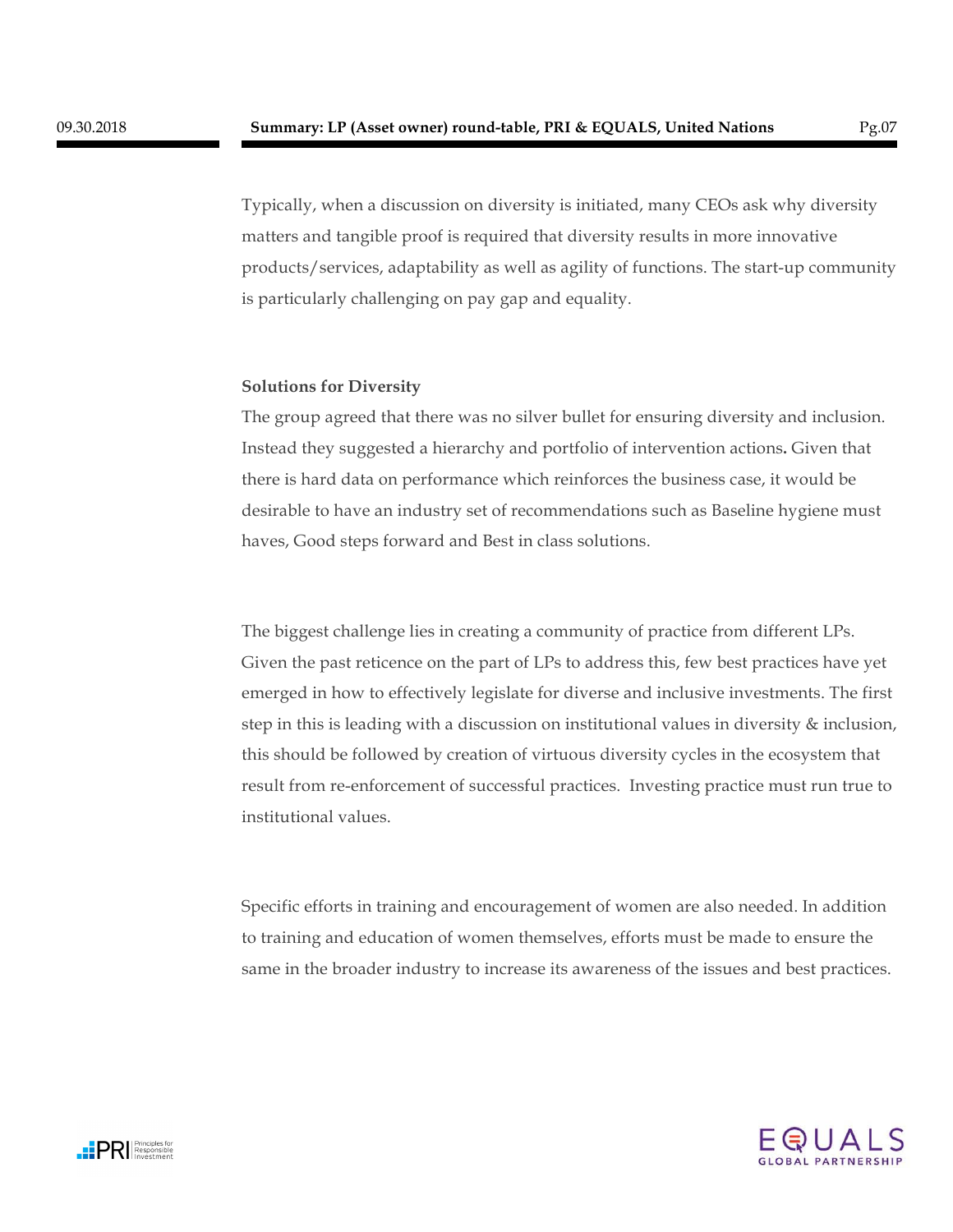Recognition in the form of "awards" are important both for particular women and effective diversity programs. Women must also be trained to negotiate and claim value more effectively because women are shown to consistently ask for less. It can be a vicious cycle; often asking for less leads to failure from under-resourcing and undercapitalization. On the positive side, women appear to have stronger coaching networks. The creation of nomination committees that focus on identifying and nominating high potential candidates to boards, companies, coalitions are necessary. An effort must be made to ensure diversity in decision making roles, which in turn leads to a positive cycle in other areas.

One of the nuances that has been overlooked is explaining to large investors how having a view on gender indicators, would de-facto capture many other indicators. E.g. Since women tend to be more committed to public benefit, solutions that incorporate their perspective also tend to be more oriented to public and social good. We may get better impact on issues like climate change simply by engaging more women in the decision making. Investors should also focus on pushing corporations to move talent to value creation in the organization. This is different from the current inordinate emphasis on hierarchical organizational movement. Instead, it consists of moving both women and men into the areas where they add more to value creation. It may require changes to how rewards are distributed within an organization, focusing on value creation rather than one's position in the hierarchy to decide that.

## **Practitioner's Advice: What Works Well**

There were many individual practical and experience-based suggestions that emerged



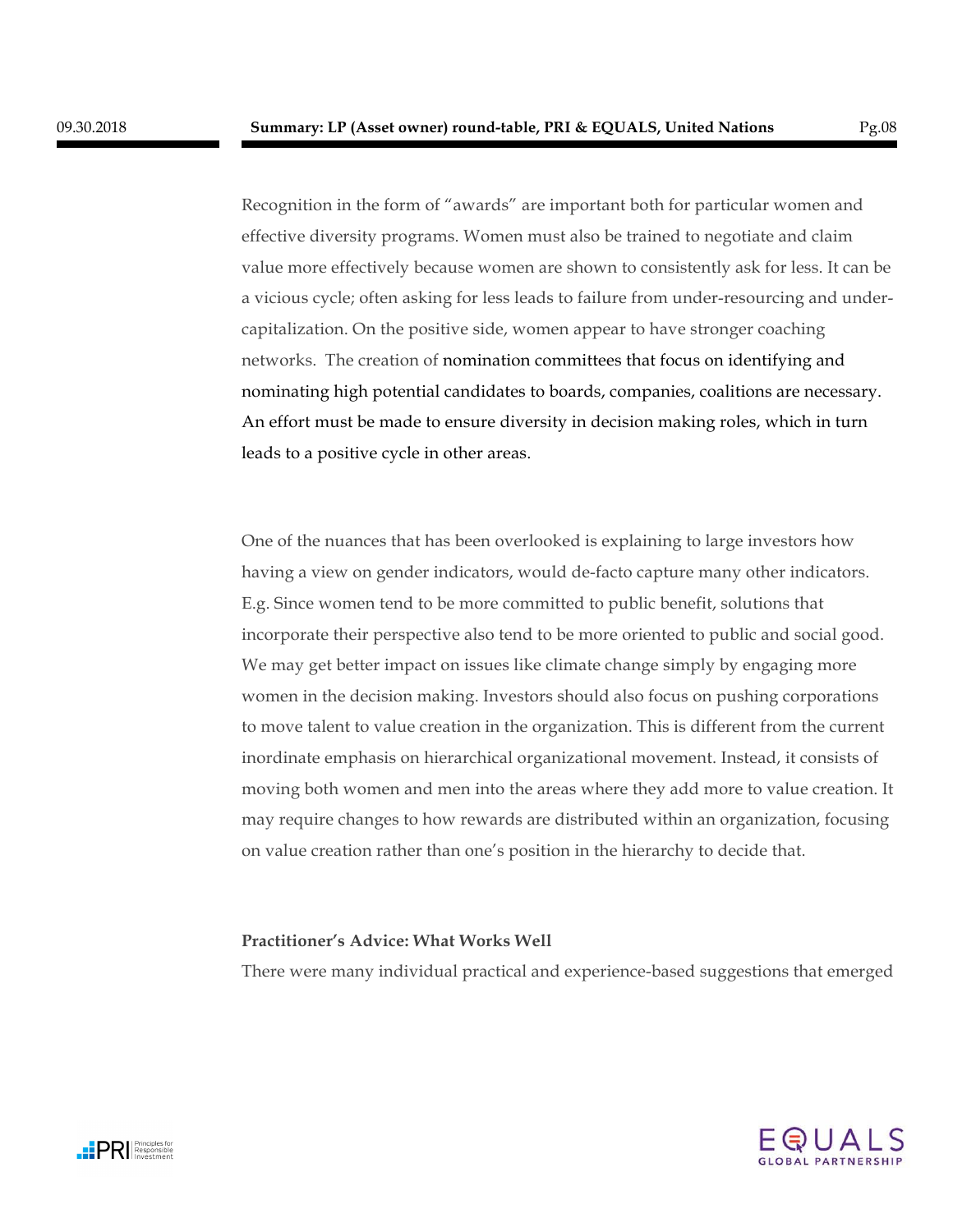from the discussion. Firstly, it was important to highlight what had worked in practice in diversity and inclusion efforts. It was demonstrable that Quant portfolios based on gender participation selection perform better. In the domain of active management strategies, increased diversity in management (critical 30%) has been shown to consistently give better returns. Furthermore, increasing women on boards has been shown to gives better governance resulting in better boards.

Conversations on diversity and inclusion with investees, must be approached in a strategic and diplomatic manner. It has been found to be most effective to first have a discussion on institutional values with your investments. It is important to explain the overall commitment to institutional values; diversity and inclusion being one such important value.

Deeper and better diligence is a best practice. It is surprising how few LPs are willing to spend \$1500 to commission a private investigator's report before placing millions of dollars. During diligence, it is far better to wait to make investment until the investors are satisfied that the right organizational processes are in place to ensure that positive organizational behavior will result and negative behavior will be culled out early. Better and robust diligence always pays off in investment performance.

Legal best practices include instituting side-letters in investments as it relates to diversity and inclusion practices. It is essential to always reserve the right to pull money back if diligence exposes specific issues around predatory practices. Risk best



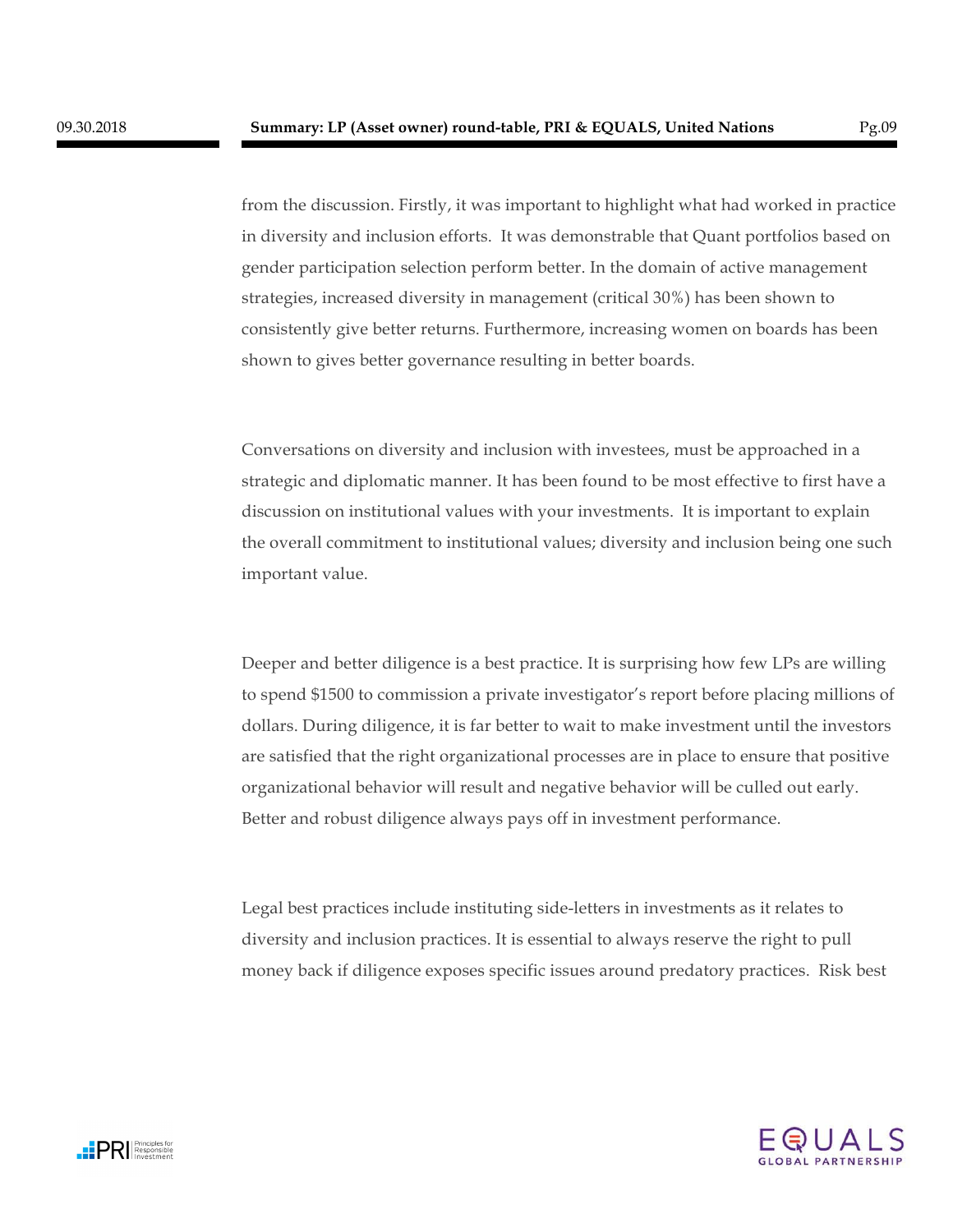practices also play a role in good diversity and inclusion process. Large public LPs argued that diversity tends to be labelled as a social issue but it's really a risk issue for institutional investors. Therefore, investors should try to quantify exposure from predatory practices and corrective/protective measures to reduce that exposure. The rationale should be communicated to investees. Diversity is somewhat analogous to environmental and climate issues; successful follow on funding was also an issue in climate investments.

More transparency always works well in investment process. While many LPs have not yet successfully implemented legal representations around diversity or specific instances of non-inclusive and predatory behavior, clear communication about transparency of the same during the process, is beneficial. Performance standards work well in creating diversity and inclusion; unfortunately, the industry has not yet established benchmark standards on the same. Today no-one knows what or where the bar is, what is good and what is bad in this domain.

LPs consistently felt that building better capacity for diversity is necessary. Most GPs complain about lack of pipeline and point to it to justify their lack of diversity. But it is unclear whether the lack of diversity is indeed a pipeline capacity issue or a lack of cognizance/awareness of any approach other than self-selection. Many LPs are looking at new types of investment vehicles, potentially multi-stage ones, to address the pipeline issue.

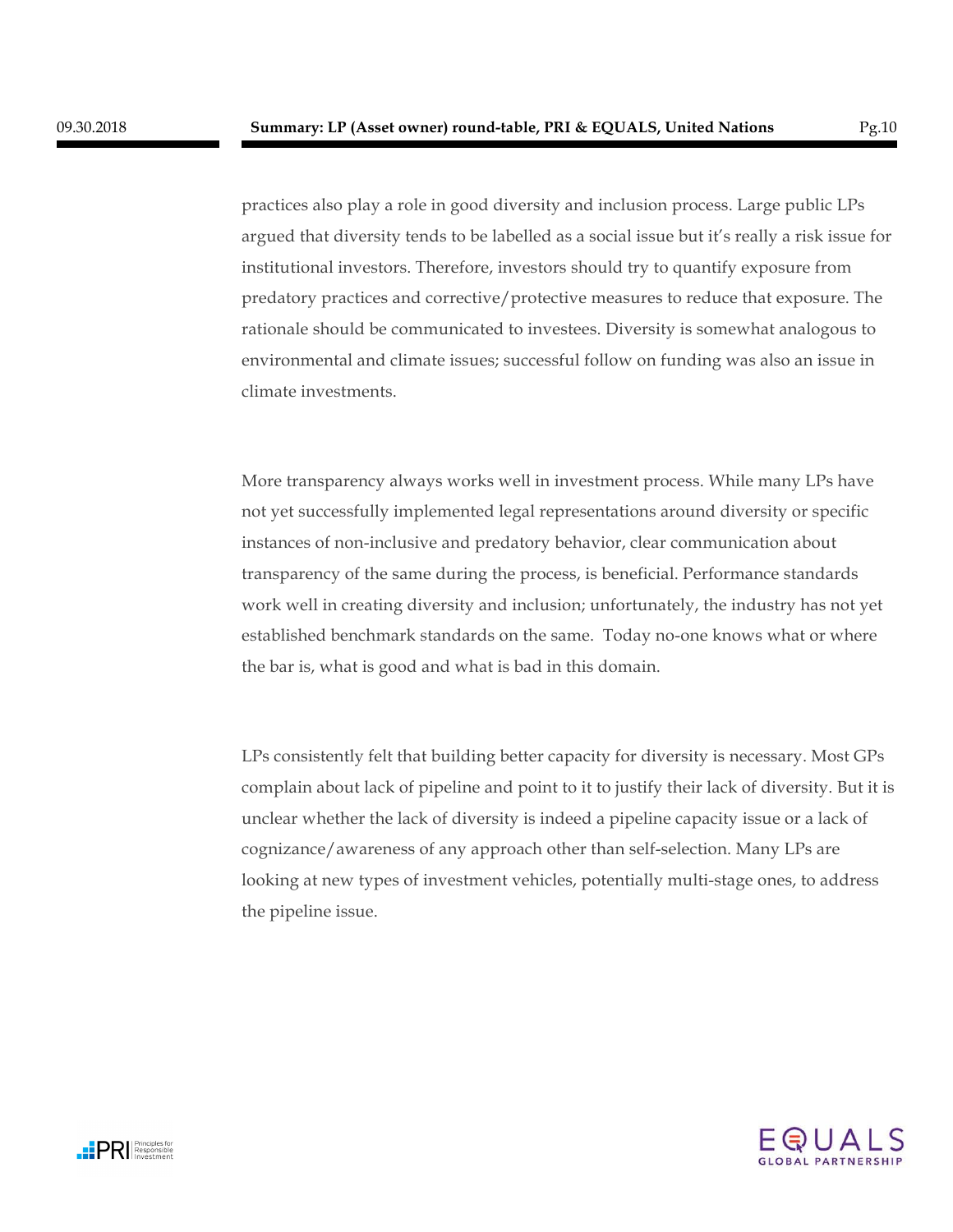Certain organizations were more uniquely at an advantage in managing diversity and inclusion better. Larger organizations with other financial businesses such as debt, advisory may be able to manage diversity better due to cross benefits between different businesses. This way, the umbrella could offer many different financial products to women entrepreneurs as opposed to reject them if they were not the right fit for a particular form of venture capital. Larger and multi-product organizations could also invest in initiatives for boosting diversity outside fund vehicle to avail of economies in scale in serving all investment areas. Smaller organizations find it hard to manage diversity especially if it is a bolt-on that is retrospectively added on due to outside pressure.

Interestingly, new emerging markets and investment categories showed a greater willingness to embrace diversity. China has the largest number of female unicorns and female leaders. In fact, pushing diversity into end values *a priori* is shown to be far more effective than retrospective change.

The community is well aware that small pools and allocation to diversity are not enough to solve the diversity problem or even reach a steady sustainable state but they felt it was critical to start somewhere. If these small pools could be combined with a focus on more effective human capital management, it gets a strong reception in the corporate world.

**Practitioner's Advice: What Does Not Work Well**



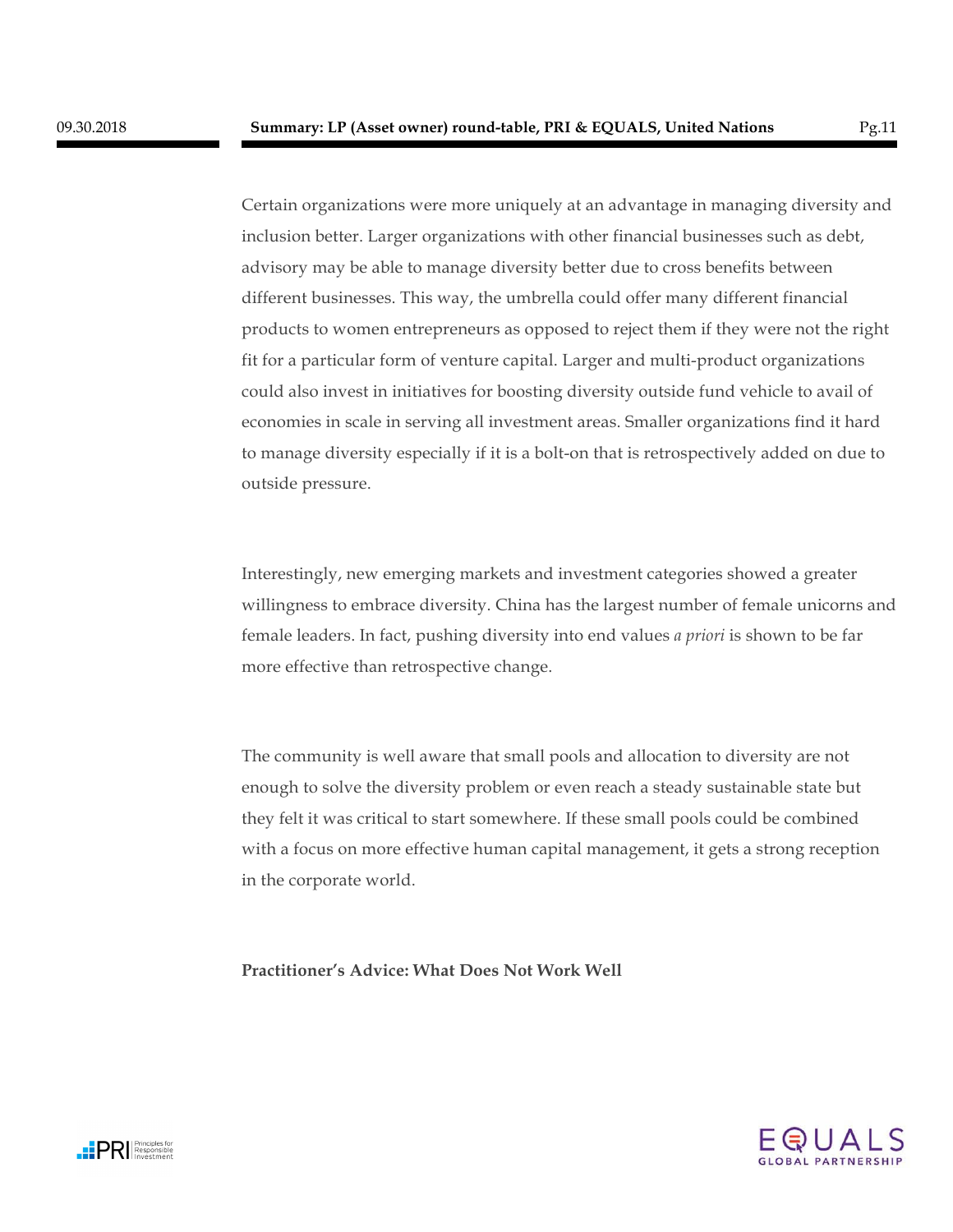There are many practices that have been demonstrably ineffective and the round-table participants felt it was important to highlight these in the discussion.

The first ineffective practice was creating special set aside pools without a follow-on funding. Industry practitioners observed a huge drop in the number of women after the very early stage. This cliff at the start characterized many efforts in creating setaside investment pools. But one participant observed that subsequent growth equity women-only fund pools didn't work either because there was not enough pipeline so the pool never got called completely.

Another ineffective practice was attempting to transform very non-diverse firms into diverse firms just by seeking to bring in women without being willing to make further changes. This usually fails because the business model is optimized for the homogeneity of participant networks (e.g. tiger management). Understandably, it was even harder to have this discussion and effect this form of change in exceptional outlier firms. Thus, introducing diversity required the simultaneous creation of a new business model.

Finally, outsourced and small diligence budgets invariably almost result in disaster. Diligence is a critical function that required proper commitment and investment.